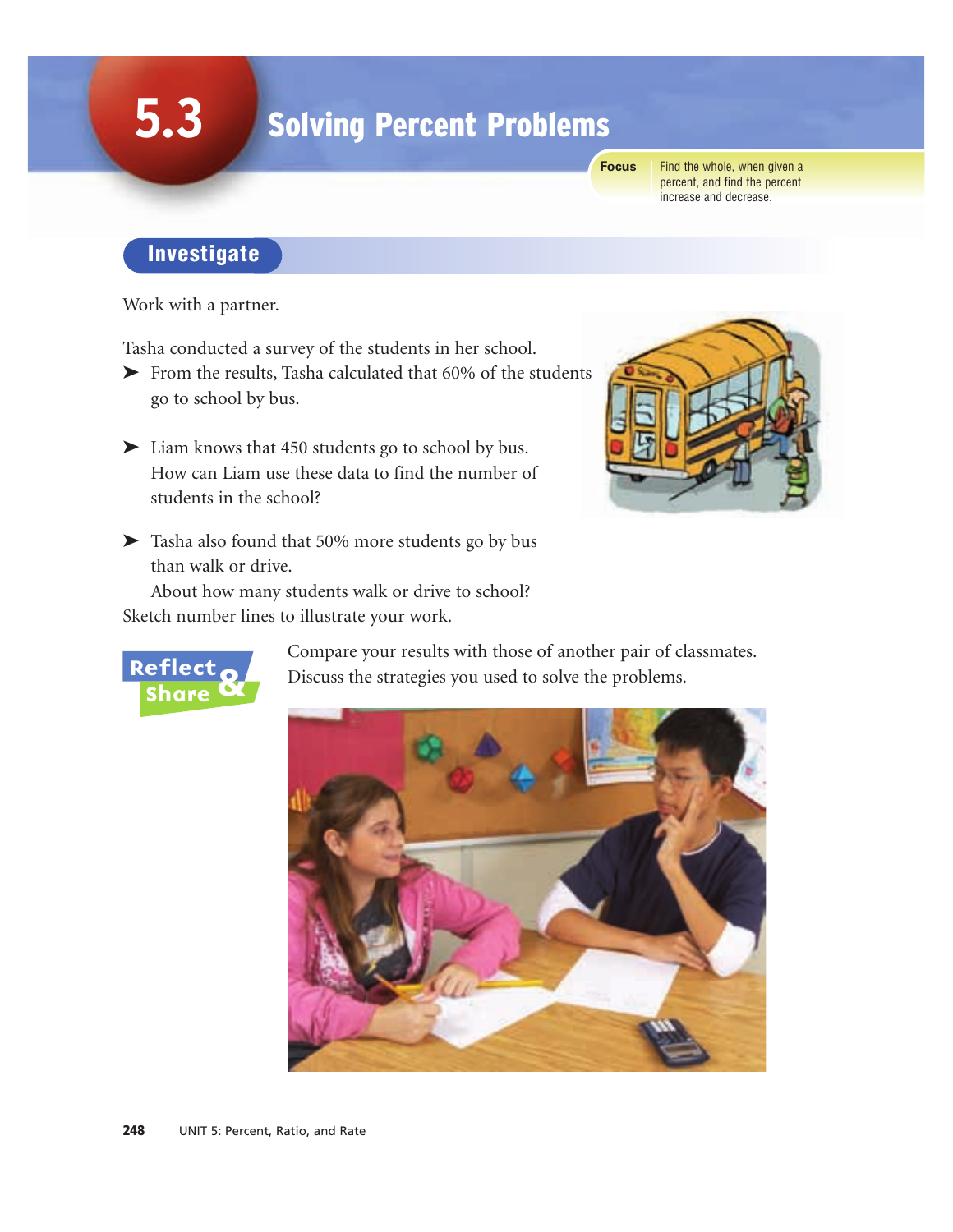#### **Connect**

Grady is 13 years old and 155 cm tall. His height at this age is about 90% of his final height. To estimate Grady's final height: 90% of Grady's height is 155 cm. So, 1% of his height is:  $\frac{155 \text{ cm}}{90}$ And, 100% of his height is:  $\frac{155 \text{ cm}}{90} \times 100 = 172.2 \text{ cm}$ So, Grady's final height will be about 172 cm. When we know a percent of the whole, we divide to find 1%, then multiply by 100 to find 100%, which is the whole. 90 90  $0 + 0\%$ 172 cm  $_T$  100% 155 cm  $+90%$ 

. . . . . . . . . . . . . .

#### *Example 1*

Find the number in each case.

**a)** 70% of a number is 63.

**b)** 175% of a number is 105.

#### *A Solution*

▲

**a)** 70% of a number is 63. So, 1% of the number is:  $\frac{63}{70} = 0.9$ And, 100% of the number is:  $0.9 \times 100 = 90$ The number is 90. 70

**b)** 175% of a number is 105. So, 1% of the number is:  $\frac{105}{175} = 0.6$ And, 100% of the number is:  $0.6 \times 100 = 60$ The number is 60. 175

5.3 Solving Percent Problems 249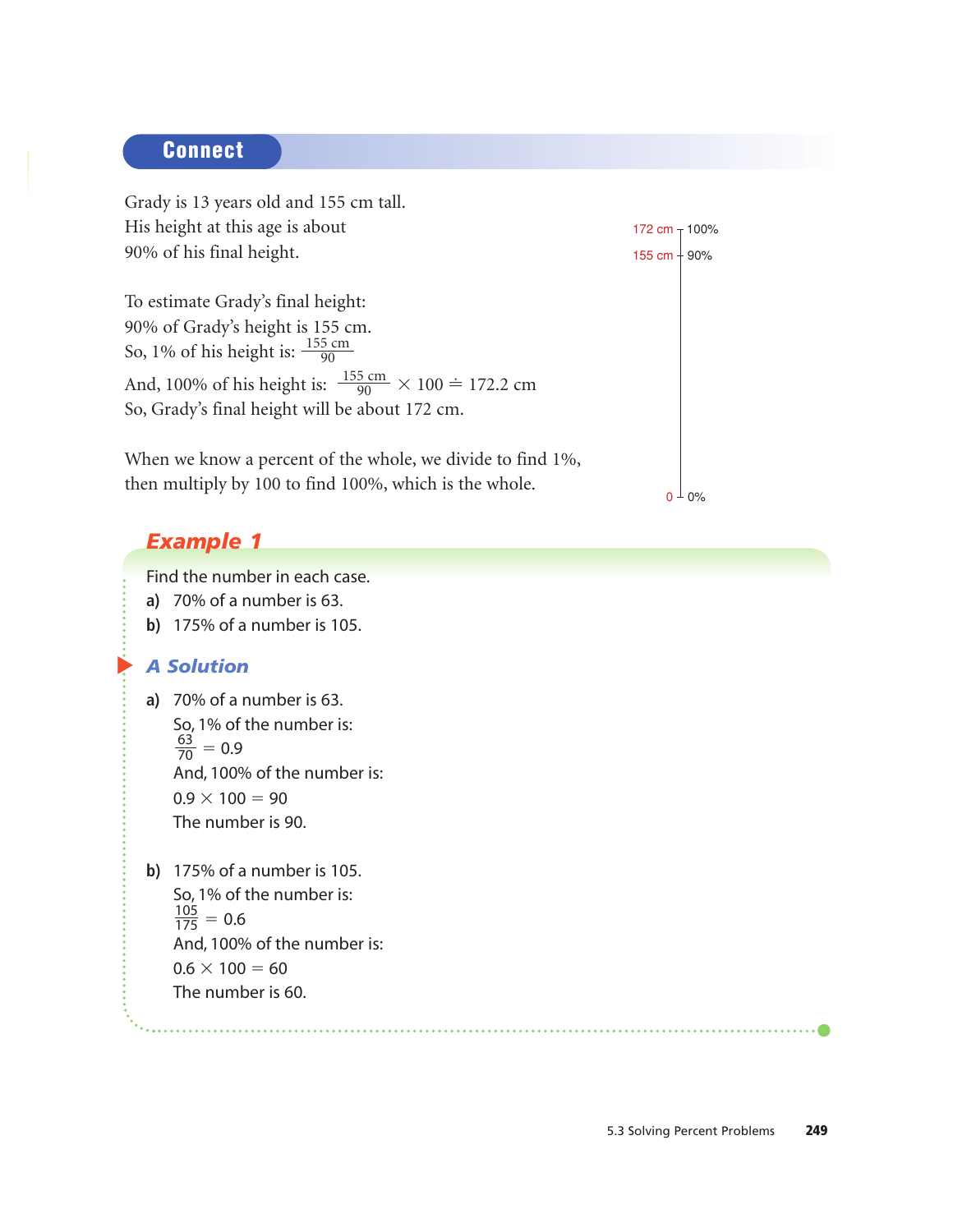## *Example 2*

- **a)** A length of 30 cm increased by 40%. What is the new length?
- **b)** A mass of 50 g decreased by 17%. What is the new mass?

#### *A Solution*

 $\blacktriangleright$ 

**a)** The length increased by 40%. So, the increase in length is 40% of 30. First, write 40% as a decimal.  $40\% = \frac{40}{100}$  $= 0.4$ Then, 40% of 30 = 0.4  $\times$  30  $= 12$ The length increased by 12 cm. So, the new length is:  $30 \text{ cm} + 12 \text{ cm} = 42 \text{ cm}$ **b)** The mass decreased by 17%. So, the decrease in mass is 17% of 50. First, write 17% as a decimal.  $17\% = \frac{17}{100}$ , or 0.17 Then, 17% of 50 =  $0.17 \times 50$  $= 8.5$ The mass decreased by 8.5 g. So, the new mass is: 50 g – 8.5 g = 41.5 g 100 100

#### ▲ *Example 2 Another Solution*

**a)** The length increased by 40%.

So, the new length is  $100\% + 40\% = 140\%$  of the original length. Find 140% of 30. First, write 140% as a decimal.  $140\% = \frac{140}{100}$ , or 1.4 Then, 140% of 30 =  $1.4 \times 30$ 100

$$
= 42
$$

The new length is 42 cm.

We can illustrate this answer on a number line.

| 0 <sub>cm</sub> | 30 cm | 42 cm |      |
|-----------------|-------|-------|------|
| $0\%$           | 100%  | 140%  | 200% |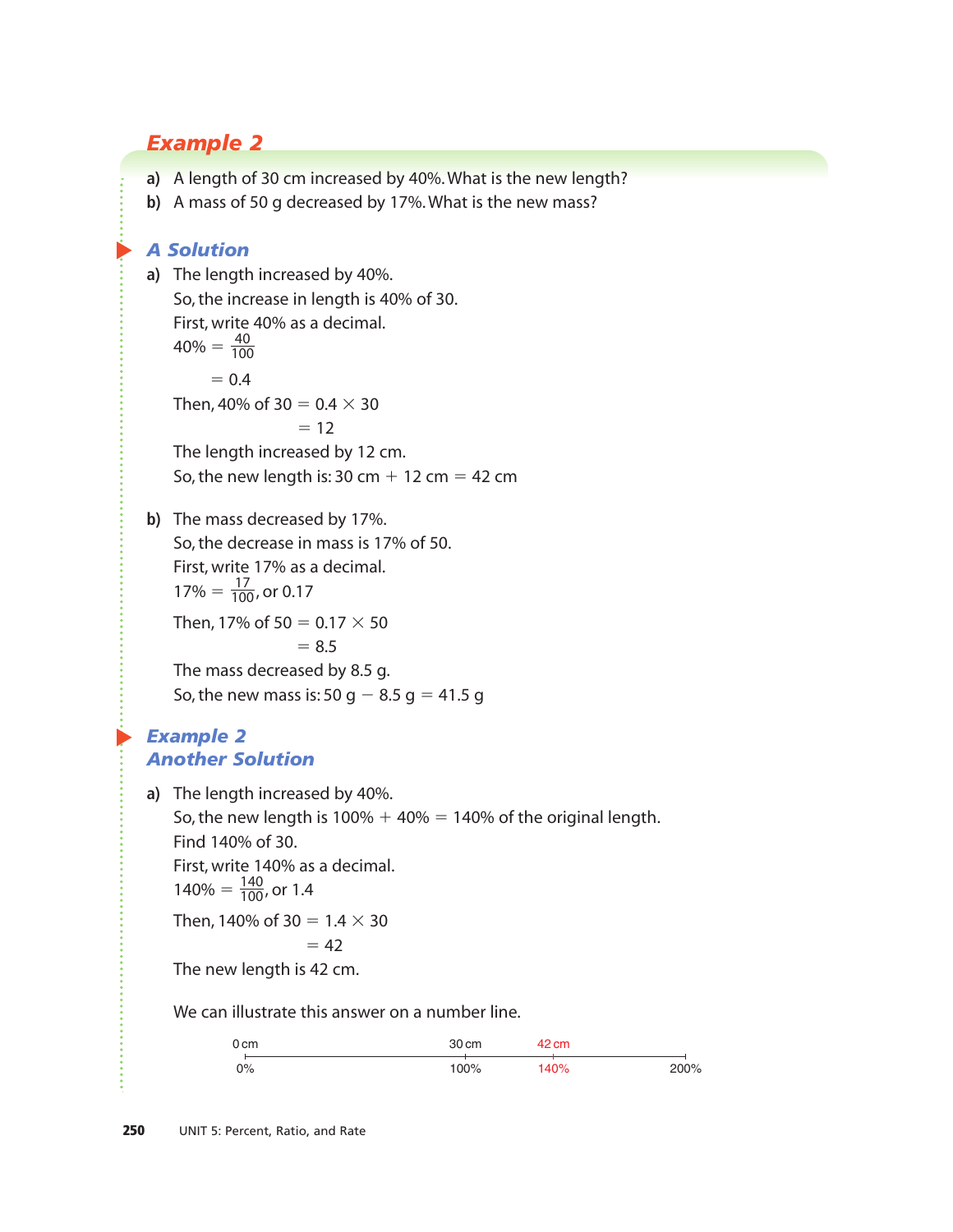**b)** The mass decreased by 17%. So, the new mass is  $100\% - 17\% = 83\%$  of the original mass. Find 83% of 50. First, write 83% as a decimal.  $83\% = \frac{83}{100}$  $= 0.83$ Then, 83% of 50 = 0.83  $\times$  50  $= 41.5$ The new mass is 41.5 g. We can illustrate this answer on a number line. 100

| 0 a   | $41.5g$ 50g |          |
|-------|-------------|----------|
| $0\%$ |             | 83% 100% |

. . . . . . . . . . . . . . . . . . .

Another type of problem involving percents is to find the **percent increase** or **percent decrease**.

#### *Example 3*

- **a)** The price of a carton of milk in the school cafeteria increased from 95¢ to \$1.25.
	- What was the percent increase in price?
- **b)** The price of a green salad decreased from \$2.50 to \$1.95. What was the percent decrease in price?

#### ▲ *A Solution*

Write  $$1.25$  in cents:  $$1.25 = 125$ ¢

**a)** The increase in price was:  $125\zeta - 95\zeta = 30\zeta$ To find the percent increase, write the increase as a fraction of the original price:  $\frac{30}{956}$ 95c/

To write this fraction as a percent:  $\frac{30}{95}$   $\doteq$ 95

Use a calculator.

$$
= 100
$$

$$
= 32\%
$$

 $=\frac{32}{100}$ 

The price of a carton of milk increased by about 32%.

0% 132% 100% 0¢ 95¢ \$1.25

5.3 Solving Percent Problems 251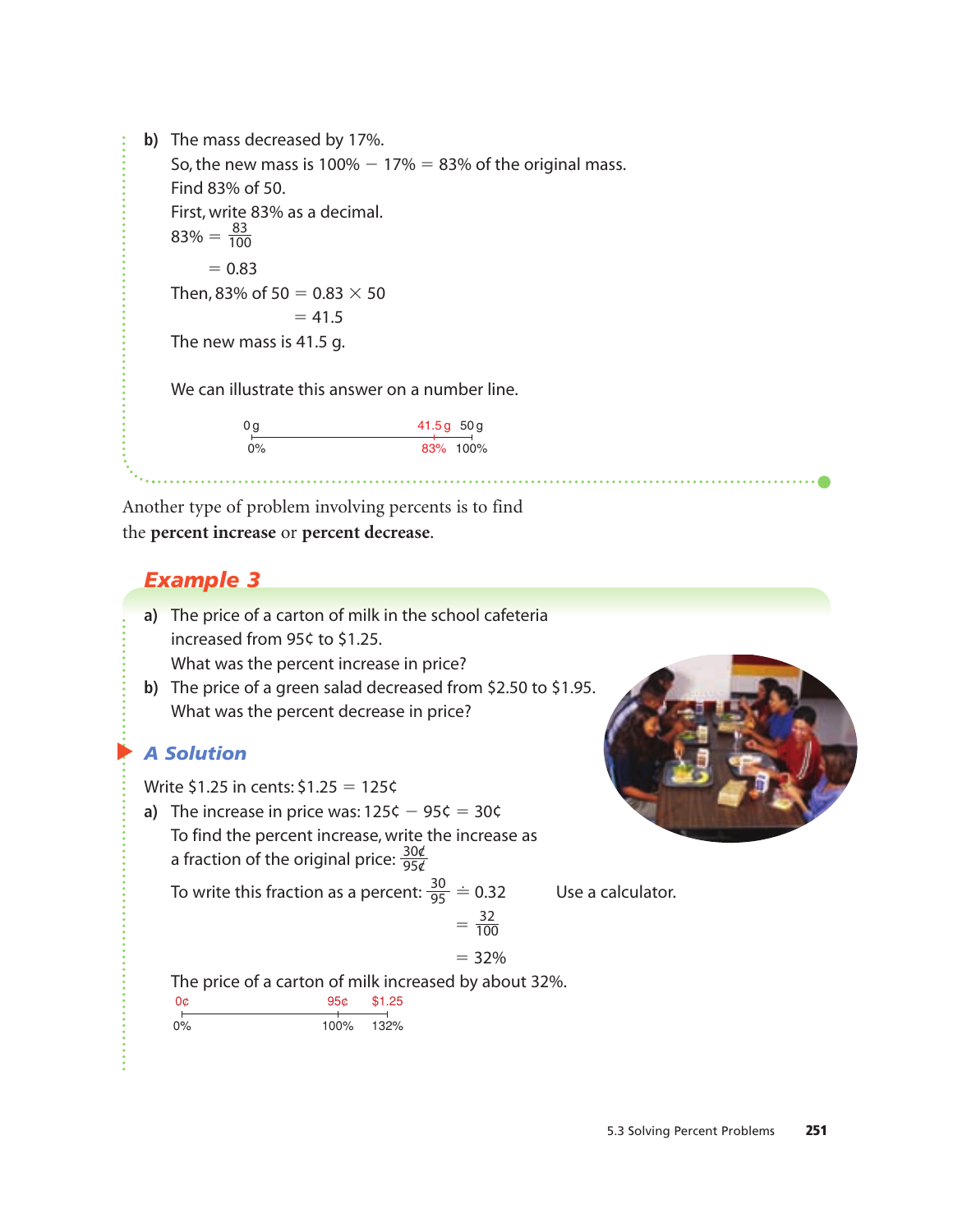



- 1. In *Example 2*, you learned two methods to find the new length and mass. Which method do you think you would prefer to use in the *Practice* questions that follow? Explain.
- 2. In *Example 3*, how could you check that the percent increase and percent decrease are correct?

#### **Practice**

#### *Check*

- **3.** Use the number line to find each number.
	- **a)** 50% of a number is 15.



**b)** 75% of a number is 12.



**c)** 30% of a number is 60.



**d)** 80% of a number is 120.



- 4. Find the number in each case. Illustrate each answer with a number line.
	- **a)** 25% of a number is 5.
	- **b)** 75% of a number is 18.
	- **c)** 4% of a number is 32.
	- **d)** 120% of a number is 48.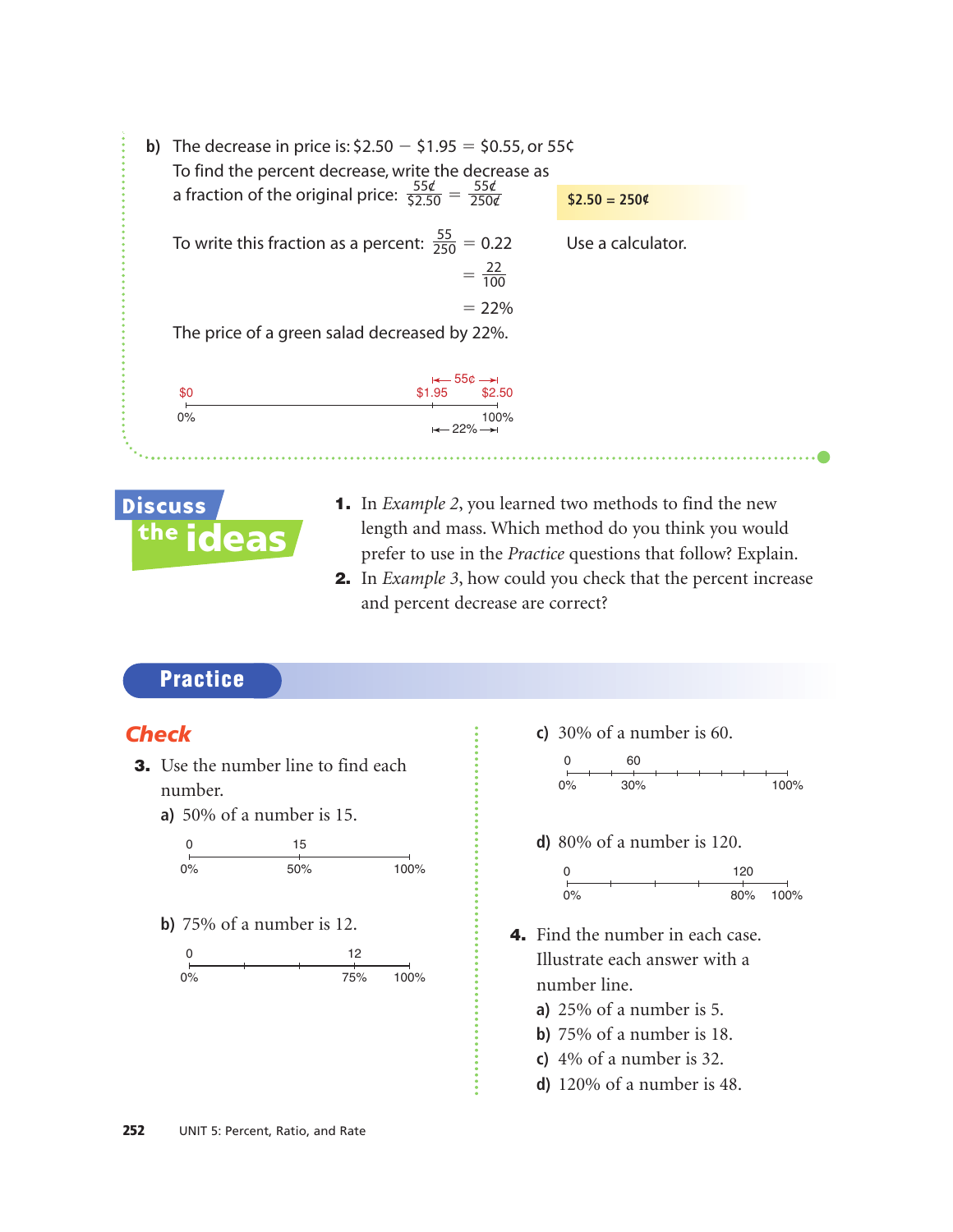- 5. Write each increase as a percent. Illustrate each answer with a number line.
	- **a)** The elastic band stretched from 5 cm to 10 cm.
	- **b)** The price of a haircut increased from \$8.00 to \$12.00.
- 6. Write each decrease as a percent. Illustrate each answer with a number line.
	- **a)** The price of a book decreased from \$15.00 to \$12.00.
	- **b)** The number of students who take the bus to school decreased from 200 to 150.

### *Apply*

- 7. Find the whole amount in each case.
	- **a)** 15% is 125 g.
	- **b)** 9% is 45 cm.
	- **c)** 0.8% is 12 g.
- 8. Write each increase as a percent. Illustrate each answer with a number line.
	- **a)** The price of a house increased from \$320 000 to \$344 000.
	- **b)** The area of forest in southwestern Yukon affected by the spruce bark beetle increased from 41 715 ha in 2003 to 99 284 ha in 2004.

**One hectare (1 ha) is a unit of area equal to 10 000 m<sup>2</sup> .**

- 9. Write each decrease as a percent. Illustrate each answer with a number line.
	- **a)** The price of gasoline decreased from 109.9¢/L to 104.9¢/L.
	- **b)** The number of students in the class who listen to MP3 players decreased from 17 to 10.
- 10. There were about 193 000 miners in Canada in 1986. By 2001, the number of miners was 12% less. How many miners were there in 2001?



11. The world's tallest totem pole, known as the Spirit of Lekwammen, was raised on 04 August, 1994 at Victoria, BC, prior to the Commonwealth Games. The totem pole stood about 55 m tall. A local airport was concerned that seaplanes might hit it.

> So, in 1998 it was partially dismantled. It then stood about 12 m tall. Find the percent decrease in the height of the totem pole.

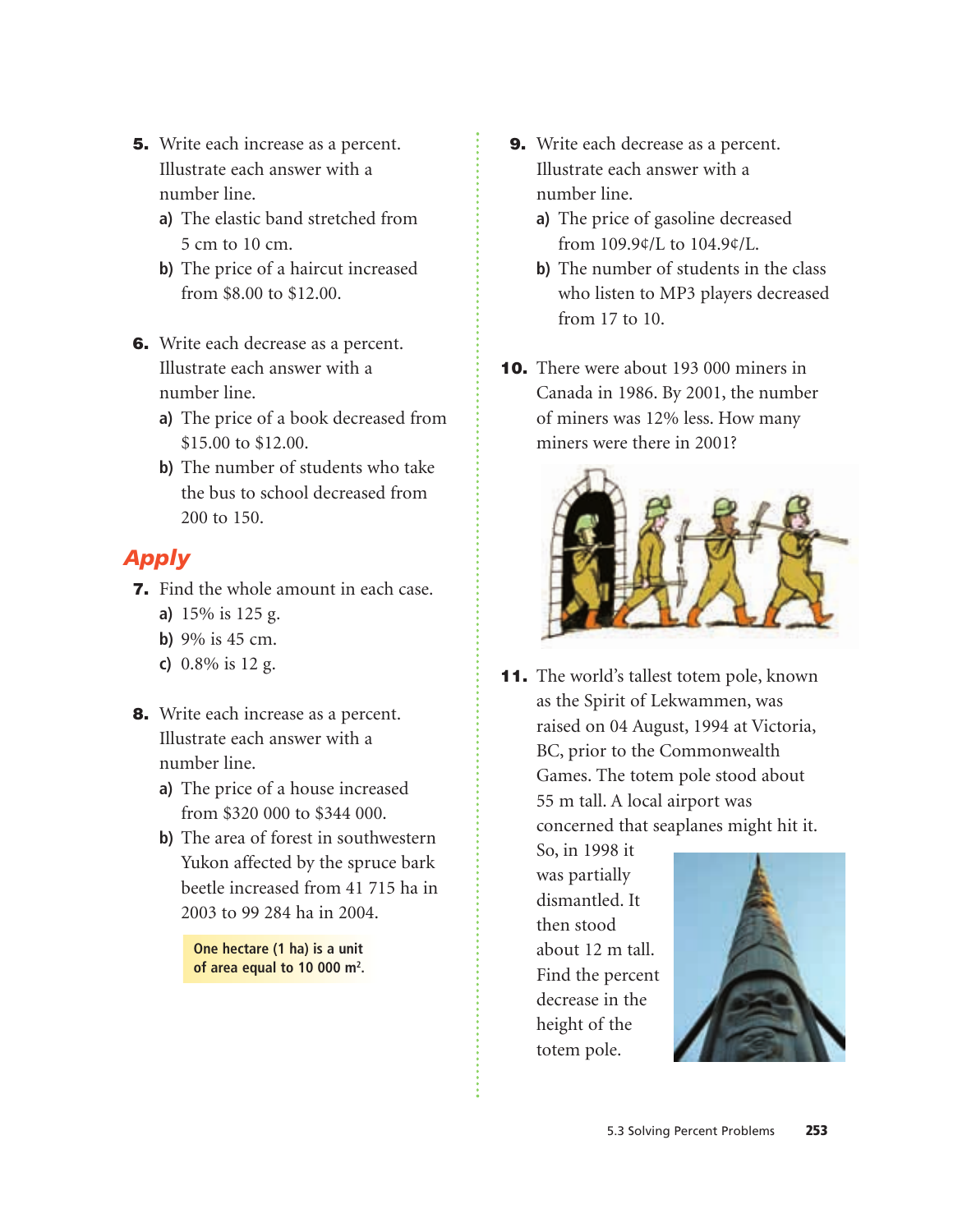- **12.** Olivia has 2 puppies, George and Jemma. Each puppy had a birth mass of 1.5 kg. At the end of Week 1, Jemma's mass was 15% greater than her birth mass. At the end of Week 2, Jemma's mass was 15% greater than her mass after Week 1. At the end of Week 2, George's mass was 30% greater than his birth mass.
	- **a)** What was each puppy's mass after Week 2?
	- **b)** Why are the masses in part a different?
- 13. **Assessment Focus** In 1990, the population of Calgary, Alberta, was about 693 000. The population increased by about 24% from 1990 to 2000. From 2000 to 2005, the population increased by about 11%.
	- **a)** In 2000, about how many people lived in Calgary?
	- **b)** In 2005, about how many people lived in Calgary?
	- **c)** Write the increase in population from 1990 to 2005 as a percent of the 1990 population.
	- **d)** Is your answer in part c 35%? Should the answer be 35%? Explain why or why not.



- **14.** In 2004, the crime rate in a city was 15 194 crimes per 100 000 population. The crime rate decreased by 6% in 2005, and by 4% in 2006.
	- **a)** What was the crime rate at the end of 2006?
	- **b)** Is your answer to part a the same as a decrease in the crime rate of 10%? Why or why not?
- **15.** On average, a girl reaches 90% of her final height when she is 11 years old, and 98% of her final height when she is 17 years old.
	- **a)** Anna is 11 years old. She is 150 cm tall. Estimate her height when she is 20 years old.
	- **b)** Raji is 17 years old. She is 176 cm tall. Estimate her height when she is 30 years old. What assumptions do you make?
- **16.** On average, a boy reaches 90% of his final height when he is 13 years old, and 98% of his final height when he is 18 years old. Use these data or the data in question 15 to estimate your height when you are 21 years old. Explain any assumptions you make. Show your work.
- **17.** After a price reduction of 20%, the sale price of an item is \$16. A student says, "So, the original price must have been 120% of the sale price." Is this statement correct? Justify your answer.